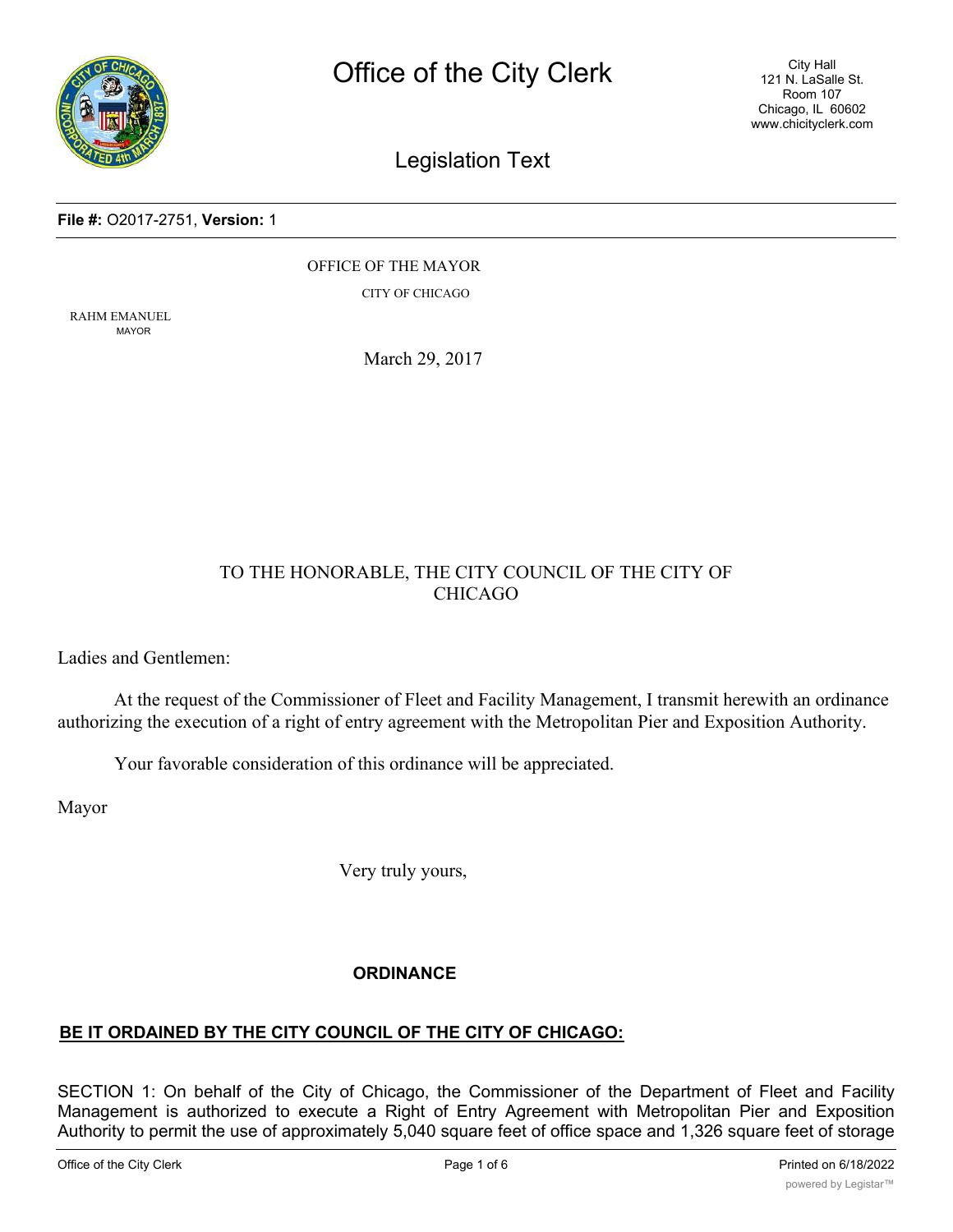**File #:** O2017-2751, **Version:** 1

space at McCormick Place Lakeside Center, located at 2301 South King Drive, by the Department of Police as a bicycle unit office; such Right of Entry Agreement to be approved by the Superintendent of Police, and approved as to form and legality by the Office ofthe Corporation Counsel in substantially the following form:

### **RIGHT OF ENTRY AGREEMENT**

## This RIGHT OF ENTRY AGREEMENT (this "Agreement") is made as of

#### **, 2017 (the "Effective Date"), by and between the CITY OF**

CHICAGO, an Illinois municipal corporation (the "City"), acting by and through its Department of Fleet & Facility Management and its Department of Police, having its principal offices at City Hall, 121 N. LaSalle Street, Chicago, IL 60602, and METROPOLITAN PIER AND EXPOSITION AUTHORITY, an Illinois municipal corporation (the "MPEA"), having its principal offices at 301 E. Cermak Road, Chicago, IL 60616.

#### **RECITALS**

WHEREAS, MPEA owns the McCormick Place convention center located at 2301 South King Drive, Chicago, Illinois 60616, which includes the building known as the McCormick Place Lakeside Center; and

WHEREAS, the City's Department of Police (the "Police Departmenf') is in need of office space to serve as an office for the Police Department's bicycle unit; and

WHEREAS, MPEA has identified approximately 6,366 square feet of unutilized space in the McCormick Place Lakeside Center, consisting of 5,040 square feet of office space in rooms 100 through 122 and 1,326 square feet of storage space (the "Premises"), for use by the Police Department; and

WHEREAS, the City seeks access to the Premises for office and storage space by the Police Department's bicycle unit (the "City Use"); and

WHEREAS, MPEA has agreed to grant the City access to the Premises solely for the City Use upon the terms and conditions set forth herein.

NOW, THEREFORE, in consideration ofthe mutual covenants and agreements contained herein, and for other good and valuable consideration, the receipt and sufficiency of which are hereby acknowledged, the City and MPEA agree as follows:

1. Incorporation of Recitals. The foregoing recitals constitute an integral part of this Agreement and are incorporated herein by this reference with the same force and effect as if set forth herein as agreements of the City and MPEA.

2. Grant. Subject to the terms and conditions set forth herein, MPEA hereby grants to the City a right of entry to the Premises for the purpose of allowing the City to perform the City Use. The right of entry granted hereunder extends to, and the City shall be responsible for, its agents, employees, contractors, subcontractors and consultants.

3. Term. The term of this Agreement (the "Term") shall begin on the Effective Date and shall end December 31, 2021, unless sooner terminated as set forth in this Agreement.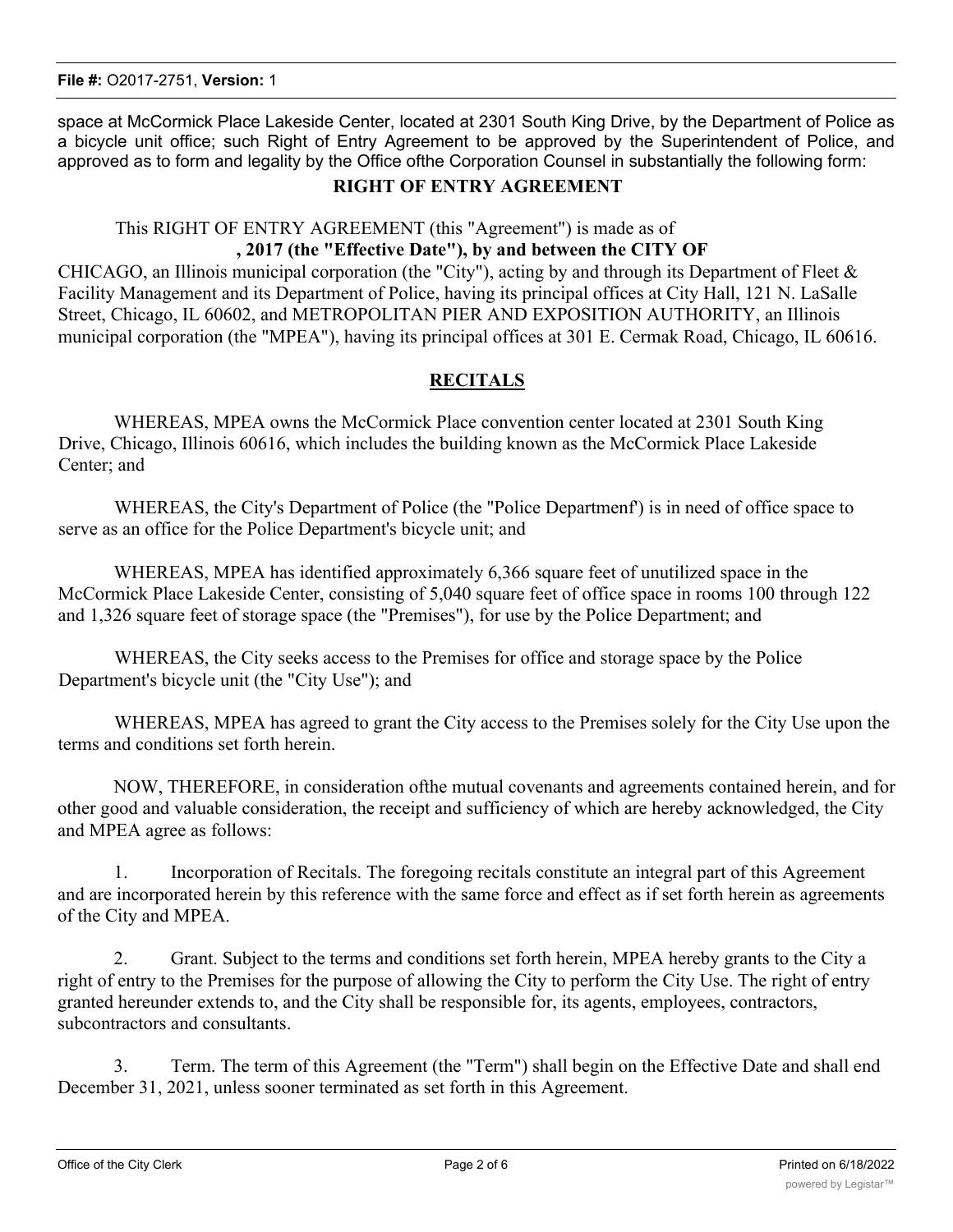1

4. Cost. The City shall be responsible for all costs and expenses associated with the City Use. The City acknowledges that MPEA shall not assume any other costs for the City Use or for the City's access to the Premises. The City shall pay MPEA the sum of \$1.00 for access to the Premises under this Agreement . MPEA acknowledges the receipt and sufficiency of this \$1.00 payment.

5. Indemnification. The City shall indemnify, defend and hold MPEA, and its officers, agents, and employees (collectively, the "Indemnified Parties"), harmless from and against any and all actions, claims, suits, losses, damages, liens, liabilities, fines, costs and expenses (including, without limitation, reasonable attorney's fees and court costs) (collectively, "Claims"") to the extent incurred in connection with, arising out of or incident to any act or omission of the City or its agents, employees, contractors, subcontractors or consultants in their use of the Premises, but expressly excluding Claims arising out of the condition ofthe Premises when such condition was not created by the City or its agents, employees, contracts, subcontracts or consultants, and further excluding Claims arising out ofthe gross negligence or willful misconduct ofthe Indemnified Parties or a breach or violation of MPEA's obligations under this Agreement. The foregoing indemnity shall survive any termination of this Agreement.

6. Access. The City shall not unreasonably withhold or prevent access by MPEA or its officers, agents, and employees to the Premises during the Term of this Agreement.

7. Completion. Upon completion of the City Use, the City shall remove all equipment, vehicles or materials placed in the Premises by the City or its agents, employees, contractors, subcontractors or consultants, and shall repair all damage to the Premises caused by or resulting from the removal of such items therefrom.

8. Amendment. This Agreement may not be amended or modified without the written consent of the City and MPEA hereto.

9. Entire Agreement. This Agreement embodies the entire agreement and understanding between the City and MPEA regarding the City Use and the City's right of entry to the Premises. This Agreement supersedes any prior oral or written agreements with respect to the matters stated herein.

10. Counterparts. This Agreement may be executed in two or more counterparts, each of which shall be deemed an original instrument and all of which together shall constitute one and the same instrument. A facsimile, electronic, or photocopy signature shall have the same legal effect as an original signature.

11. Termination. The City and MPEA shall have the right to terminate this Agreement for any reason at any time without penalty by providing the other parly with thirty (30) days' prior written notice.

12. Maintenance. The City acknowledges that MPEA will not have any maintenance responsibilities for the Premises with respect to the City's Use during the Term of this Agreement. The City accepts the condition of the Premises in the Premises' as-is condition.

## **2**

13. Governing Law. This Agreement shall be governed and construed in accordance with the laws of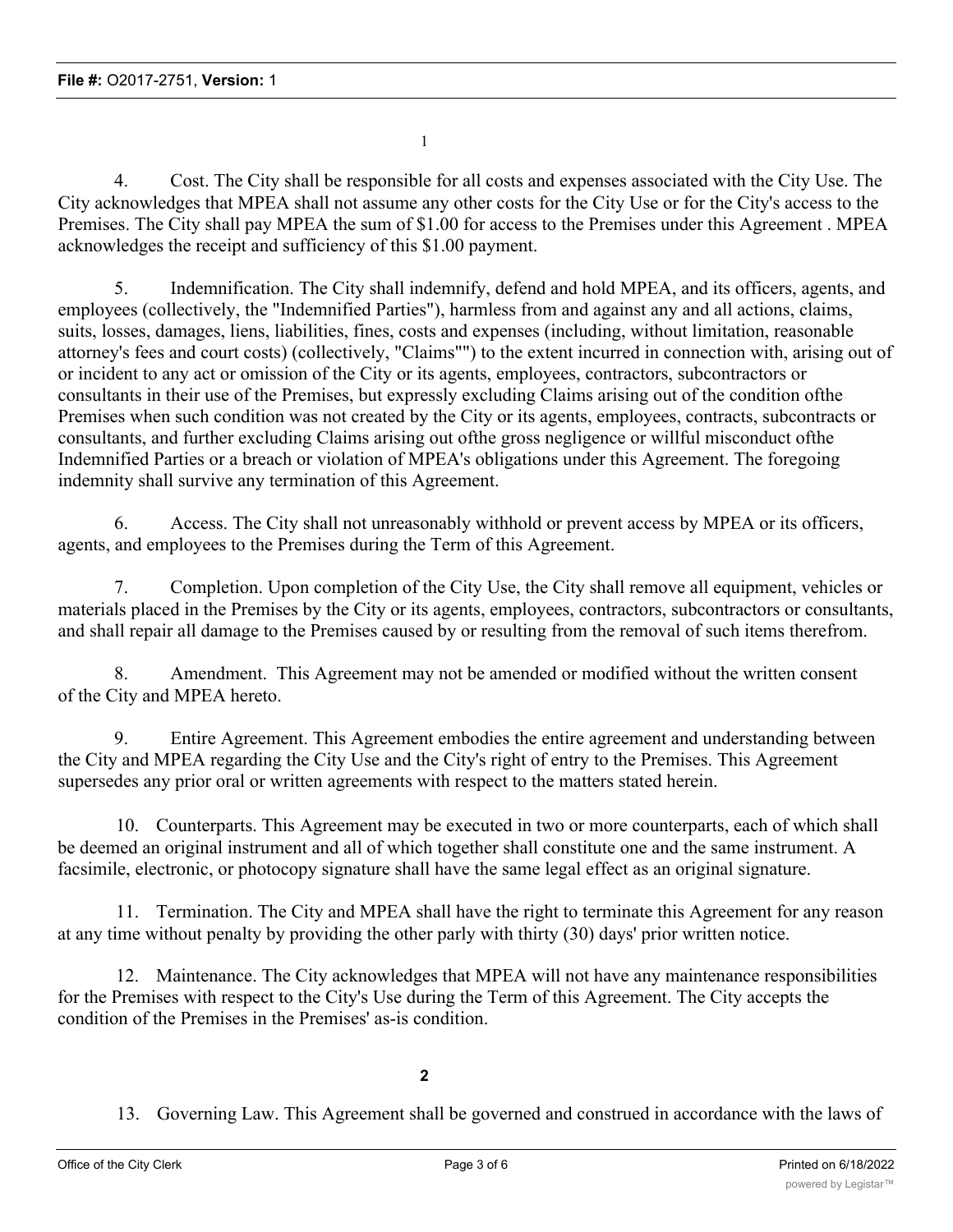#### **File #:** O2017-2751, **Version:** 1

the State of Illinois, without regard to its choice of laws principles.

14. Security on Premises. The City, its agents, employees, contractors, subcontractors and consultants shall secure equipment, vehicles, and materials on the Premises that are utilized in connection with the City Use during the Term of this Agreement. The City acknowledges that MPEA shall not have any security responsibilities for the Premises with respect to the City's Use during the Term of this Agreement, nor will MPEA be responsible for losses or damage to any physical property related to or arising out of City's Use.

15. Insurance. The City is self-insured for worker's compensation and comprehensive general liability as it relates to the City Use of the Premises.

16. MPEA's Authority. MPEA represents and warrants that it is the sole owner of the Premises; it has the right, power and authority to execute and deliver this Agreement and to perform its obligations hereunder; and that this Agreement shall be binding upon and enforceable against MPEA in accordance with its terms.

*(Signature Page Follows)*

IN WITNESS WHEREOF, the City and MPEA have executed this Agreement as of the Effective Date.

**3**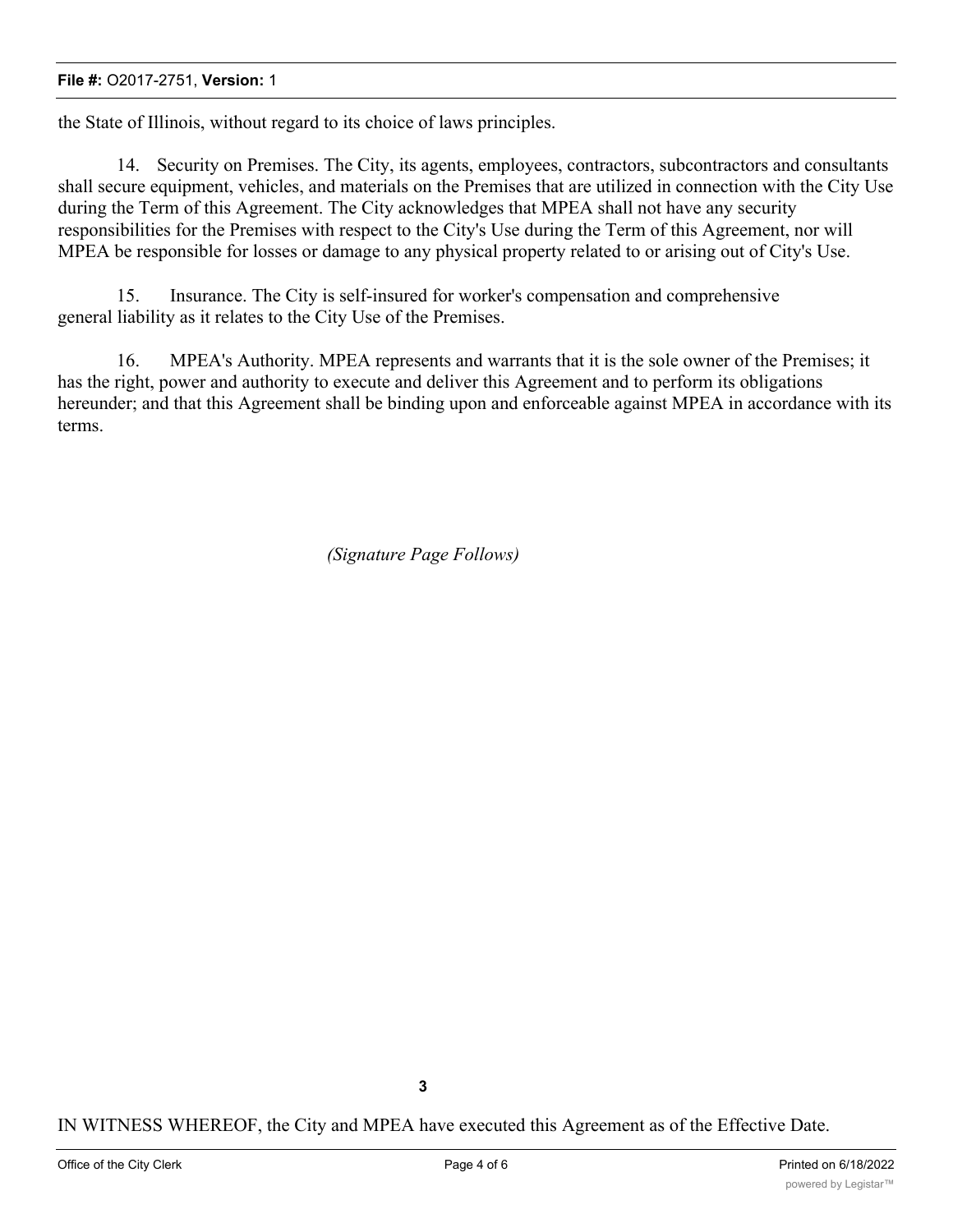# **CITY OF CHICAGO,**

an Illinois municipal corporation and home rule unit of government

By:

Commissioner

Department of Fleet & Facility Management

By:

Superintendent Department of Police

Approved as to form and legality:

Chief Assistant Corporation Counsel Department of Law

### **METROPOLITAN PIER AND EXPOSITION AUTHORITY,**

an Illinois municipal corporation

By:

Chief Executive Officer

Approved as to form and legality:

Assistant General Counsel MPEA

**4**

**2301 South King Drive Right of Entry Agreement**